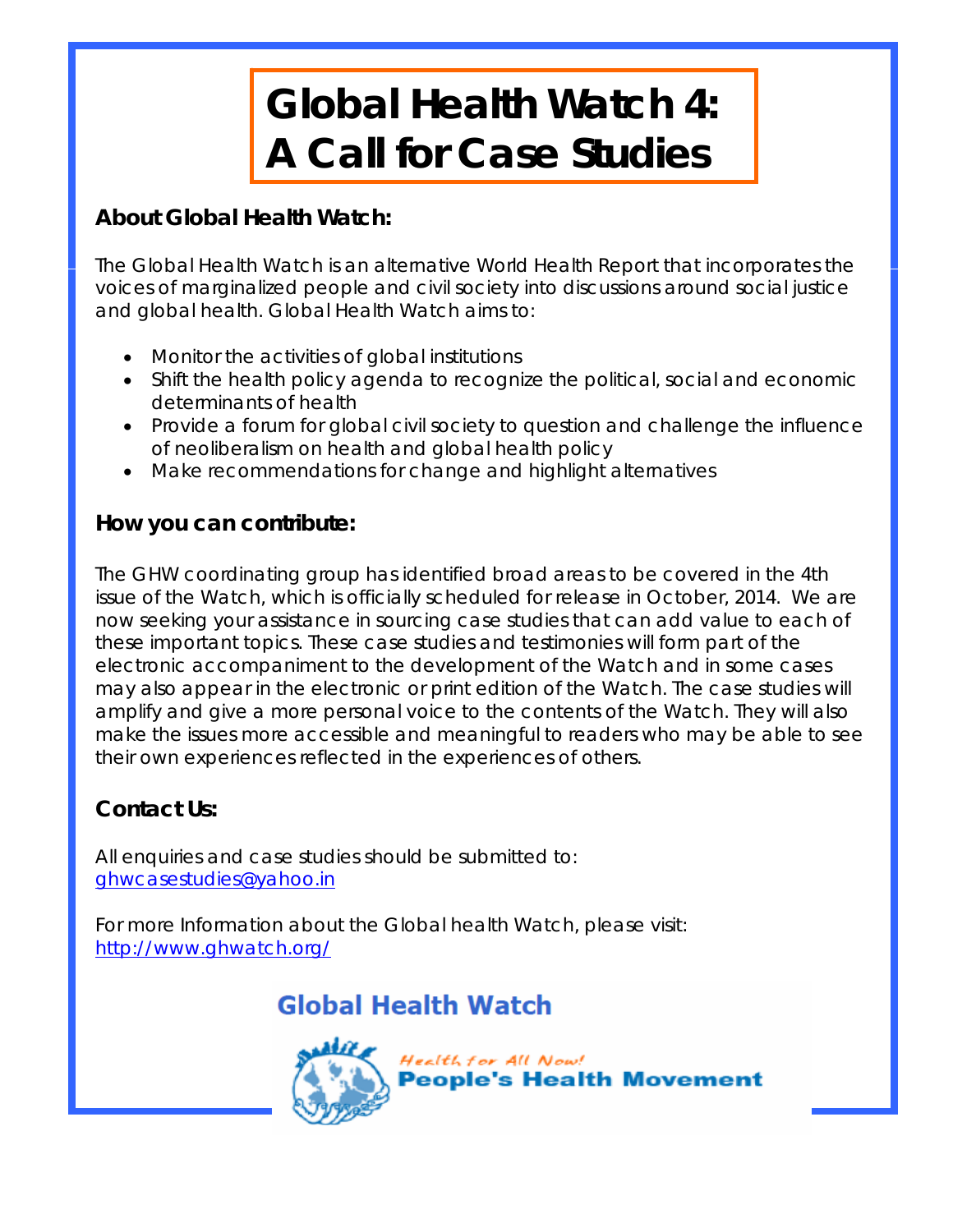## **Guidelines and Criteria for Submissions**

- We are looking for short and concise submissions of 500 2000 words. These can either be stories (personal story or reflections written in your own words) or case studies (synthesis of experiences which may include direct quotes illustrating an issue or a number of issues);
- They should be relevant for people's health, and reflect a personal or group experience;
- They should cover issues broadly falling within the framework of the GHW themes (see attached);
- Statistical information should not be used except in support of case studies/testimony and in which case it should be kept to a minimum;
- Please avoid academic and scientific jargon. The testimonies need to be accessible and readable
- If possible they should have a narrative / story telling character

#### **Please indicate:**

- Your organisation (if you are part of one)
- Your locality/country/region
- Whether you want your submission to be anonymous and why

The publication will be freely downloadable from the net so effectively there will be no copyright. Please inform us if your story or case study has been submitted / published elsewhere. Also please make sure that there are no personal details that anyone would not want made public; names and place names can be changed.

The editorial collective of the GHW will consider submitted stories and case studies for inclusion on the website or within the electronic and/or print edition of GHW4 (with a specific focus on human interest stories). The GHW editorial reserves the right to edit all submissions. Not all stories and case studies will be accepted for a variety of reasons including space and consistency.

#### *Please note that case studies and stories posted on the website will have the following disclaimer:*

"The views expressed do not necessarily represent those of the editors of the GHW. While we make every effort to ensure that all facts and figures quoted by authors are accurate, the GHW and the editors of GHW cannot be held responsible for any inaccuracies."